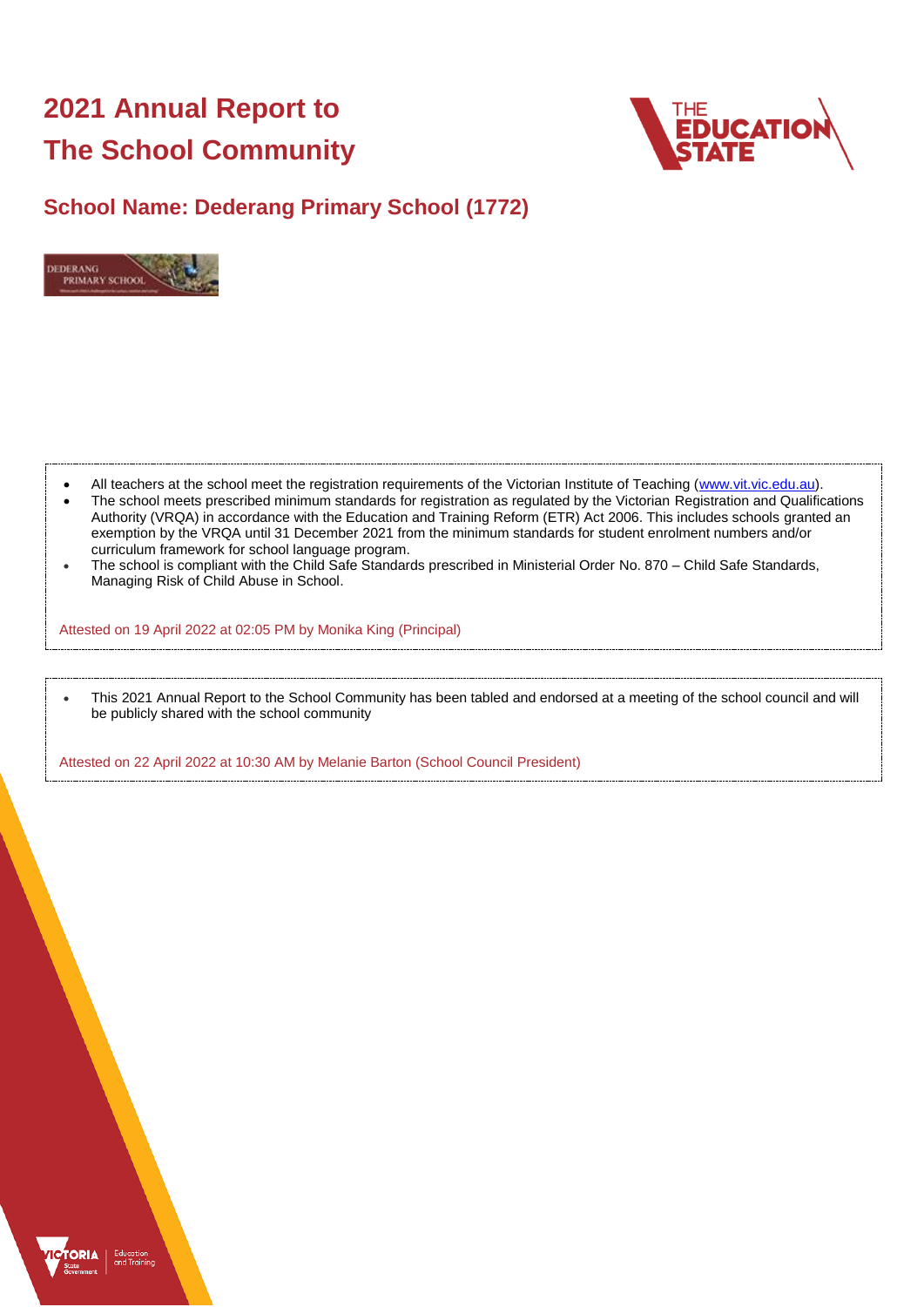

## How to read the Annual Report

## What does the *'About Our School'* commentary section of this report refer to?

The 'About our school' commentary provides a brief background on the school, an outline of the school's performance over the year and future directions.

The 'School Context' describes the school's vision, values and purpose. Details include the school's geographic location, size and structure, social characteristics, enrolment characteristics and special programs.

The 'Framework for Improving Student Outcomes (FISO)' section includes the improvement initiatives the school has selected and the progress they have made towards achieving them through the implementation of their School Strategic Plan and Annual Implementation Plan.

### What does the *'Performance Summary'* section of this report refer to?

The Performance Summary includes the following:

#### **School Profile**

- student enrolment information
- the school's 'Student Family Occupation and Education' category
- a summary of parent responses in the Parent Opinion Survey, shown against the statewide average for Primary schools
- school staff responses in the area of School Climate in the School Staff Survey, shown against the statewide average for Primary schools

#### **Achievement**

- English and Mathematics for Teacher Judgements against the curriculum
- English and Mathematics for National Literacy and Numeracy tests (NAPLAN).

#### **Engagement**

Student attendance at school

#### **Wellbeing**

Student responses to two areas in the Student Attitudes to School Survey:

- Sense of Connectedness
- Management of Bullying

Results are displayed for the latest year and the average of the last four years (where available). As NAPLAN tests were not conducted in 2020, the NAPLAN 4-year average is the average of 2018, 2019 and 2021 data in the 2021 Performance Summary.

### Considering COVID-19 when interpreting the Performance Summary

The Victorian community's experience of COVID-19, including remote and flexible learning, had a significant impact on normal school operations in 2020 and 2021. This impacted the conduct of assessments and surveys. Readers should be aware of this when interpreting the Performance Summary.

For example, in 2020 and 2021 school-based surveys ran under changed circumstances, and NAPLAN was not conducted in 2020. Absence and attendance data during this period may have been influenced by local processes and procedures adopted in response to remote and flexible learning.

Schools should keep this in mind when using this data for planning and evaluation purposes.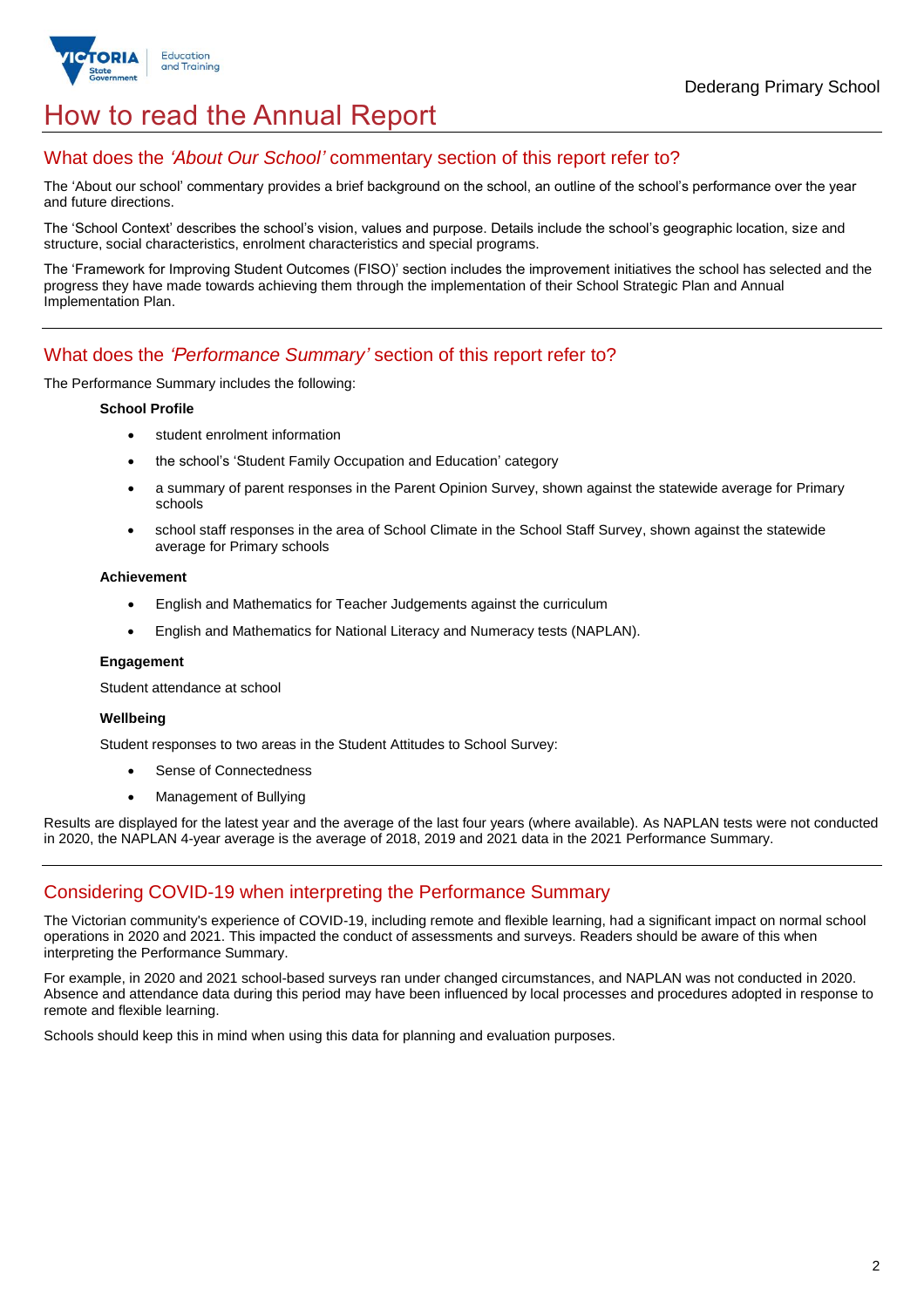

## How to read the Annual Report (continued)

### What do *'Similar Schools'* refer to?

Similar Schools are a group of Victorian government schools with similar characteristics to the school.

This grouping of schools has been created by comparing each school's socio-economic background of students, the number of non-English speaking students and the school's size and location.

## What does *'NDP'* or '*NDA*' mean?

'NDP' refers to no data being published for privacy reasons or where there are insufficient underlying data. For example, very low numbers of participants or characteristics that may lead to identification will result in an 'NDP' label.

'NDA' refers to no data being available. Some schools have no data for particular measures due to low enrolments. There may be no students enrolled in some year levels, so school comparisons are not possible.

Note that new schools only have the latest year of data and no comparative data from previous years. The Department also recognises unique circumstances in Specialist, Select Entry, English Language, Community Schools and schools that changed school type recently, where school-to-school comparisons are not appropriate.

## What is the *'Victorian Curriculum'*?

The Victorian Curriculum F–10 sets out what every student should learn during his or her first eleven years of schooling. The curriculum is the common set of knowledge and skills required by students for life-long learning, social development and active and informed citizenship.

The Victorian Curriculum is assessed through teacher judgements of student achievement based on classroom learning.

The curriculum has been developed to ensure that school subjects and their achievement standards enable continuous learning for all students, including students with disabilities.

The 'Towards Foundation Level Victorian Curriculum' is integrated directly into the curriculum and is referred to as 'Levels A to D'.

'Levels A to D' may be used for students with disabilities or students who may have additional learning needs. These levels are not associated with any set age or year level that links chronological age to cognitive progress (i.e., there is no age expected standard of achievement for 'Levels A to D').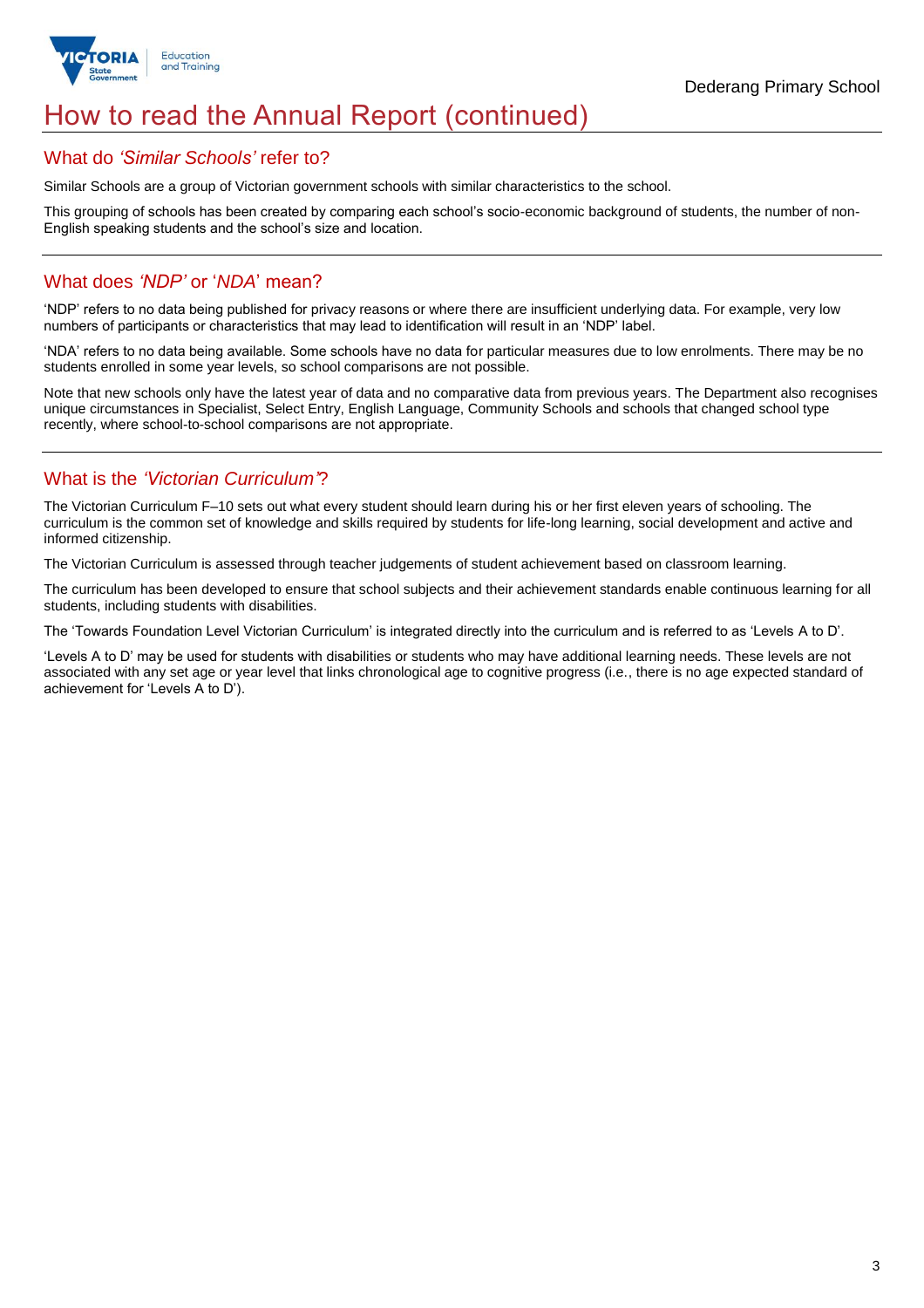



## **About Our School**

## School context

Dederang Primary School aims to challenge each child to be curious, creative and caring. All students are empowered to embrace learning and achieve their personal best. As a small school in a rural setting, it has a collective goal that each member of the community lives by the school values; Respect, Learning and Safety to provide an engaging and inclusive learning environment which strives to reflect best pedagogical practice and aims for excellence in teaching and learning.

Dederang Primary School sits at the centre of the sprawling dairy community, nestled in the Kiewa Valley in North East Victoria. Dederang Primary School had an enrolment of 16 students for the year of 2021. The school operated in 2 multi-age classes in flexible learning spaces that enabled students in Foundation to Year 6 to learn in a wide variety of styles: independent, small ability groups, multi-age collaborative groups. During 2021 the School operated with 2 core classes; Foundation to Year 3, and Year 4 to Year 6 students in the second class. Through individual and group work, students learn from each other and build independence and collaboration. The school has a teaching staff of one fulltime classroom teacher and a teaching Principal. The Mobile Area Resource Centre (MARC) service is based at Dederang Primary School, bringing with it an additional full-time teacher.

In 2021 the school continued work on the Strategic Plan and our Annual Implementation Plan with a focus on improving Writing through a Small School Partnership and PLC initiative. Student learning is supported with a one to one computer program at school and a class set of ipads are available. Students have Chinese learning through weekly lessons with a visiting native speaking Chinese teacher. Our specialist programs include; STEM, Physical Education, Visual Arts, Library, Music and Hands On Learning. The Physical Education program is enhanced through the Sporting Schools Fund. This allowed us to bring in a range of experts to teach explicit skills in swimming and table tennis.

Dederang Primary School is well resourced with a modern, energy efficient BER double classroom, an Art room, Library, a performing arts room, a large Gymnasium and extensive grounds. The school prides itself on its natural setting with a seasonal creek bordering the edge of the school allowing for conservation and appreciation of our natural environment. Our school continues to have a strong emphasis on sustainability. Dederang Primary School is a subgroup of the Kiewa Catchment Landcare Group and is part of the North East River Detectives program.

The school also offers Dederang Primary School Kinder and Care, a small rural childcare centre for children aged 3 – 5 years which operates on site, inclusive of a 15 hour integrated kinder program. Strong links between the Kinder and school ensures smooth transitions for our beginning Foundation students and strengthens provision of education at Dederang. There is a before and after school care program and vacation care when required.

## Framework for Improving Student Outcomes (FISO)

Our school FISO improvement priority for 2021 has been Excellence in Teaching and Learning. The school continued to focus on improving student outcomes particularly for writing by revising the school's instructional model, curriculum and planning documents and introducing the talk for writing program across Foundation - Year 6. Teachers collaborated with colleagues from cluster schools to moderate student work and make accurate and consistent judgements of student writing.

The school continued to embed practices from "Clarity" by Dr Lyn Sharratt. There was a strong emphasis on developing the 'third teacher' to create a collaborative culture of learning that promotes curiosity, wondering, thinking, questioning, inclusivity and risk taking. Our Hands on Learning program continued to be successful in engaging students, improving school attendance and building positive connections with our local community.

Teachers at Dederang Primary School have a collective responsibility for student learning growth. We are proud of our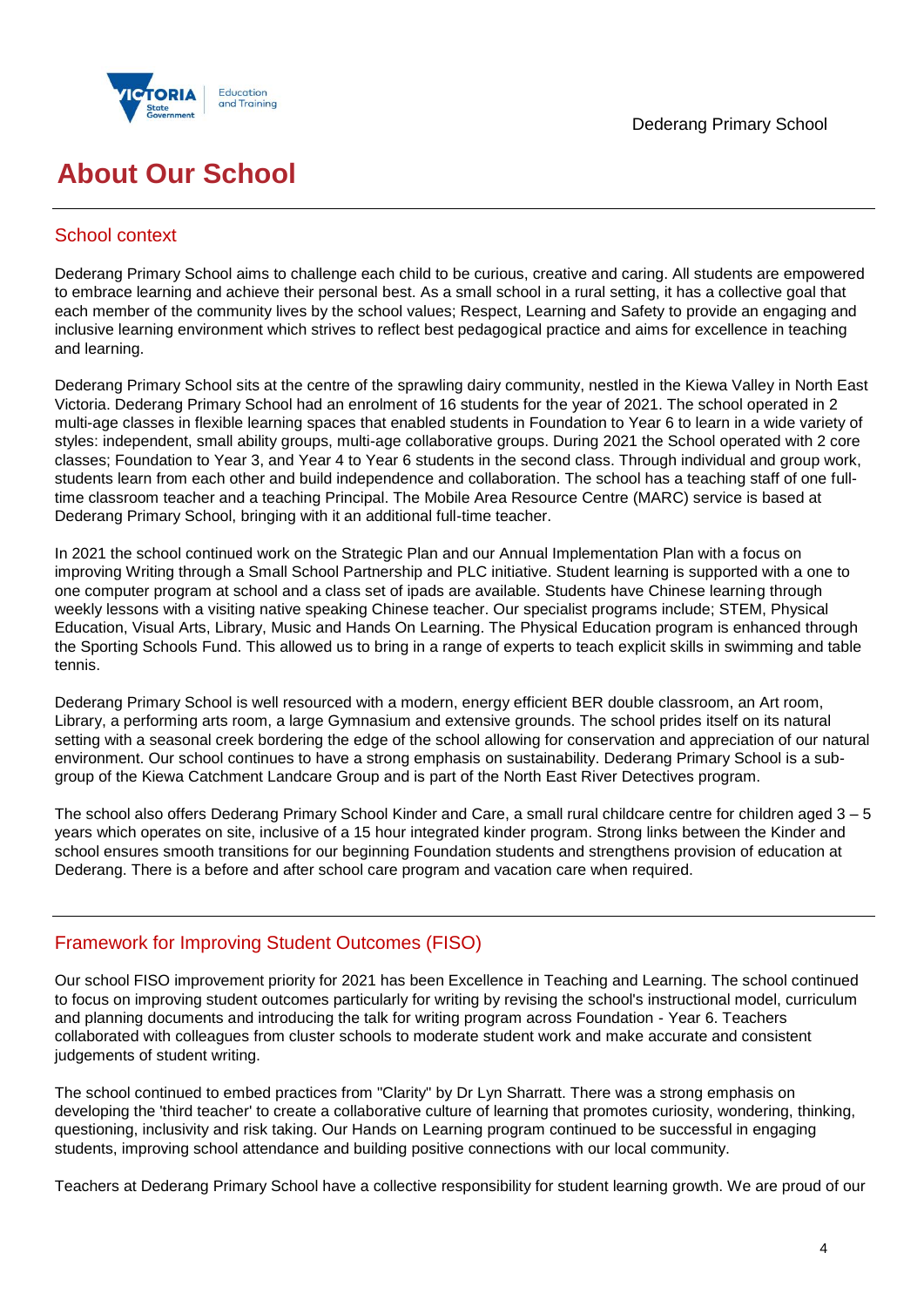

commitment in providing a high quality, personalised, curriculum for every child, that is data informed, engaging and provides real life experiences. Every child has an individual learning plan consisting of long and short term learning goals for reading, writing, and mathematics, and goals are reviewed termly at student-led conferences.

Evidence-based, high impact teaching practices are used consistently to engage students in their learning. There is a consistency in teacher practise across all classrooms and year levels. Learning Intentions and Success Criteria are embedded into all lessons and the method of differentiation, whether it is whole class instruction with differentiation at the task level for groups or individuals, focus groups, flexible like need groups or open ended tasks, is determined by individual student data.

Despite challenges faced during the COVID-19 pandemic, learning continued for all of our students - this is a testament to a small team of dedicated teachers that are quick to take action during unprecedented times.

## Achievement

At Dederang Primary School it is our aim to empower all students to embrace learning and achieve their personal best. In 2021, teachers continued to embed high impact teaching strategies into their daily teaching practice to provide a stimulating learning environment where students became active learners, taking ownership of their own learning goals and monitoring their learning progress in Mathematics, Reading and Writing, using learning pathways, explicit Learning Intentions and Success Criteria, and descriptive feedback.

In 2021, the introduction of the tutor program, enabled the school to focus on improving student outcomes in reading, writing and maths through daily small group explicit lessons in literacy and numeracy and 1:1 tutor sessions. Learning portfolios enabled teachers, parents and students to collaboratively set learning goals, collect evidence of learning and build student capacity for reflection and ownership of own learning. The school saw strong NAPLAN results in Literacy and Numeracy for both Year 3 and Year 5 students. The school continues to perform above the 4 year state average in Year 3 numeracy and Year 5 reading and numeracy. This is a testament to the schools continued focus on high quality explicit teaching of literacy and numeracy informed by student data.

Seesaw and video conferencing provided a strong platform to deliver our remote and flexible learning program, providing students with lessons containing clear and explicit learning intentions and success criteria, worked examples and descriptive feedback to further extend learning. Staff were able to utilise online resources for content-delivery and assessment and consequently develop new ways of differentiating for students.To support remote and flexible learning, every child was provided with a netbook equipped with educational applications that enabled them to further extend and engage in literacy and numeracy lessons.

Writing continues to be an area for improvement across our school and is the focus for our 2022 Annual Implementation Plan.

## Engagement

Student engagement continues to be a strong focus at our school. Several whole-school, classroom and individual programs exist to support and develop engagement in a range of ways. Our focused work on increasing active engagement of each student in their learning using learning pathways to track their individual progress and to use these to set and articulate learning goals in Reading, Writing and Numeracy, has created a sense of purpose for students in their learning journey. Our weekly Hands on Learning lessons have provided a platform for students to set weekly learning goals (focus plan) that target personal and social capabilities.

In 2021, Dederang Primary School was a successful recipient of the Creative Artists in Schools program. This enabled students to work with local creative artists 2 days per week. Our creative artists worked one on one and in small focus groups with our students in term 2 and term 3, supporting student engagement during the transition back to onsite learning. Bushfire recovery grant money further supported student engagement by enabling the school to employ a local artist to deliver a weekly 'rhythm to recovery' drumming program. A strong focus of the program was teaching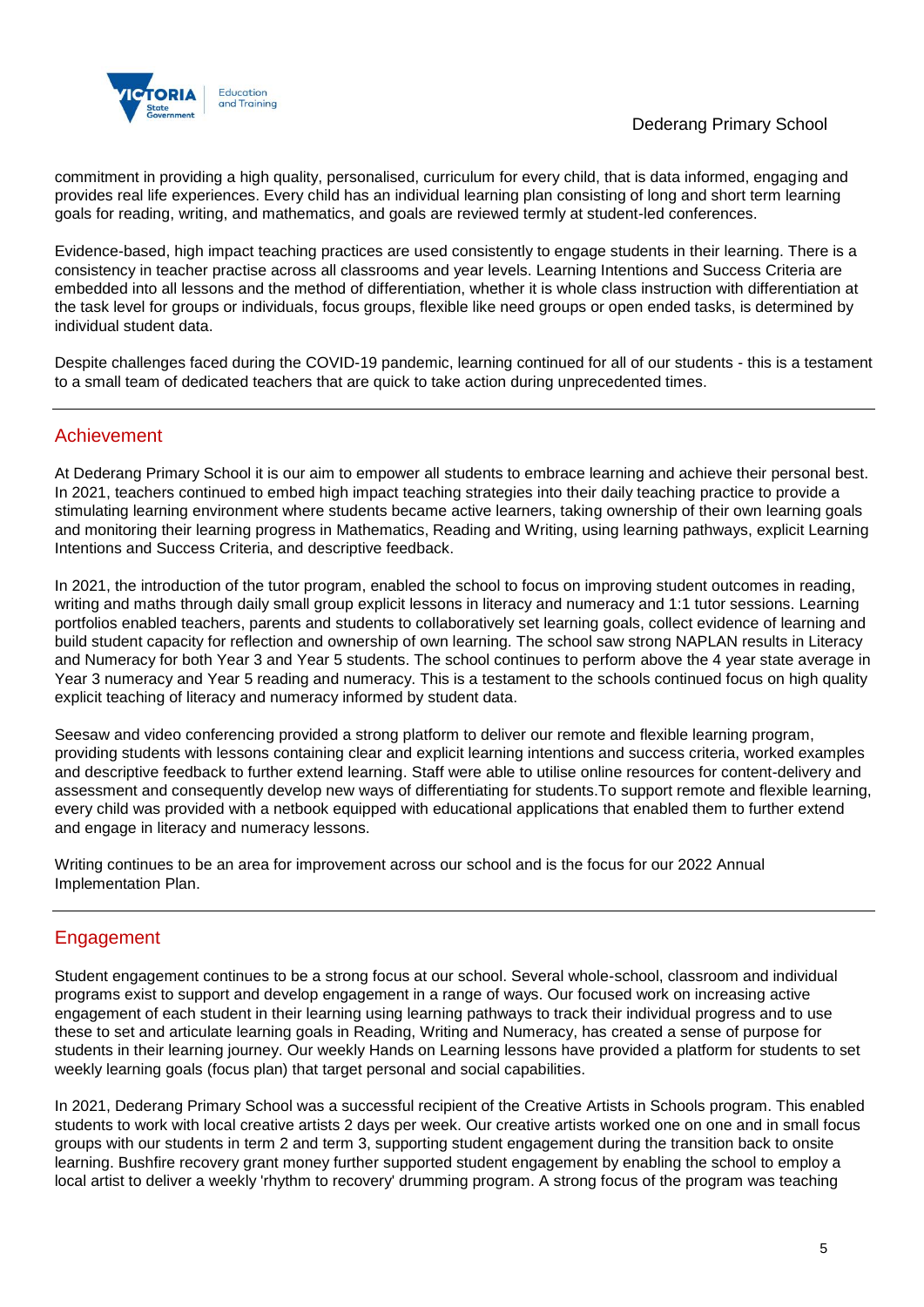

resilience, team work and persistence when faced with new and challenging tasks

Seesaw and video conferencing provided a platform for all students to remain engaged and connected whilst learning from home. A high proportion of our senior students, who previously experienced challenges in terms of their engagement, connected strongly with the opportunities for agency during the remote learning period. The school continued to embed strategies to promote student attendance along with recognition of the importance of being at school, on time and committed to learning. In 2021 school attendance data improved significantly. A high proportion of students at Dederang Primary School attended on-site learning during the COVID-19 pandemic.

To re-connect families with the school community, the school conducted a small family picnic combined with the Year 6 graduation assembly. This event enabled students to proudly express what they had been learning and why to their families, and celebrate our student's achievements despite a disrupted year due to COVID-19. Our events are well attended and receive positive feedback about the inviting atmosphere of the school.

## **Wellbeing**

Creating a positive and engaging school culture forms the basis on which we believe optimal student learning will occur. Dederang Primary School aims to provide quality educational programs within a supportive learning environment that promotes personal excellence and fosters participation and communication. The school aims to provide a positive, fair and respectful culture.

Throughout 2021, the school continued a strong commitment to the development and implementation of a range of strategies to support student well-being. These included the use of State Government funding for a 0.4 Student Chaplain and Well-being worker. The Chaplain, together with the School Principal, continued to coordinate the Respectful Relationships framework for developing the well-being of students and promoting positive attitudes and behaviours. Our School Chaplain continued to provide 1:1 support to students and made several home visits to families to deliver care packs. The school continued to provide breakfast for students through the School's Breakfast Club. Our local Food Share continued to donate food for student lunches and our community share table.

During 2021, Dederang Primary School partnered with Smiling Minds to implement evidence based strategies that improve the mental health of students and teachers in schools through daily mindfulness practices. The Smiling Minds Curriculum was embedded into our Social and Emotional learning lessons to equip our students with the skills to practice mindfulness and being in the moment. This work was further supported by the Play is the Way program, designed to build personal and social capabilities in a 'hands on' approach. These programs create an atmosphere of care and support that encourage student engagement and well-being. The notion of Growth Mindset is explicitly taught and encouraged in the classroom.

Attitudes to School Survey results from Years 4,5 & 6 has shown similar results to like schools and the state in perceptions of connectedness to school. 2021 data reflected higher results compared to similar schools and the state for the management of bullying. When asked the question, 'How is bullying dealt with at this school?' Students stated that bullying is wrong and felt that there was always someone who would support them at school; friends, teachers and School Chaplain.

## Finance performance and position

Dederang Primary School plans carefully to ensure maximum benefit from funding. As shown in the operating statement, our school is in a strong financial position. Through watchful management and strong parent support, the annual result for 2021 maintains an operating reserve and a positive base going forward, ensured by the finance subcommittee of school council which operates effectively by closely monitoring spending and the operation of program budgets.

Revenue for the school has been supplemented in the past year by DPS Care and Kinder, building monetary and social capital for our school community. We have continued to receive annual funding for the provision of a three and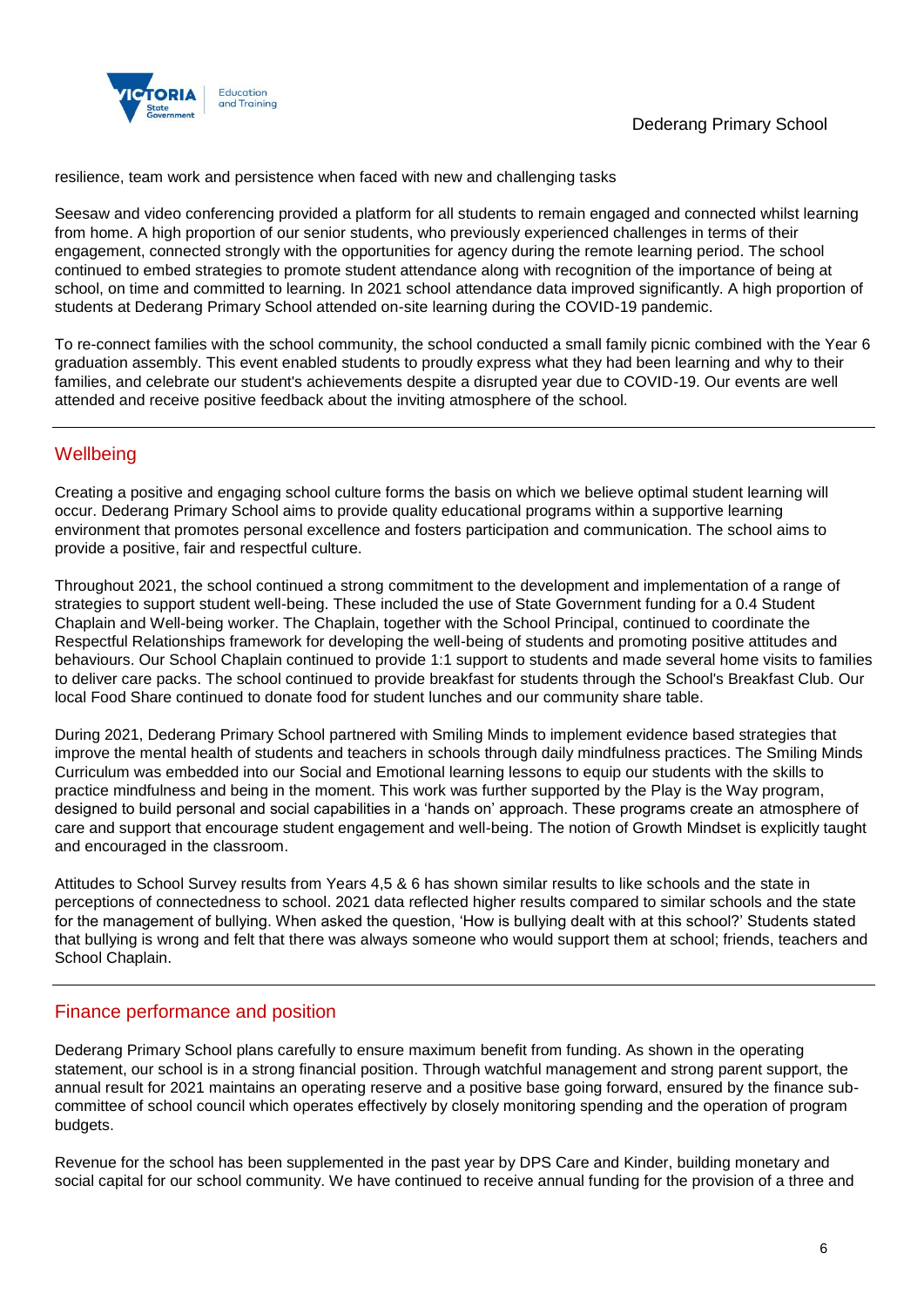

four year old Kindergarten program and long day care. At the commencement of 2017, the Mobile Area Resource Centre (MARC) service was transferred to Dederang as a base school, bringing with it additional funding to administer the program. Our school continues to be well supported by the community through locally raised funds and Landcare grants.

In 2021, the school was further supported through Equity funding and State Government funding which enabled the school to maintain a 0.4 School Chaplain and Well-being worker and deliver a funded LOTE program in 4 year old Kinder. Additional DET funding supported the COVID-19 prevention controls implemented across the school and kindergarten and also enabled the school to employ a tutor for 2 days per week to support learning catch up. A successful creative artists in school grant through Regional Arts Victoria provided the school with two local artists for term 2 and term 3 of 2021. Bushfire Recovery Funding enabled the school to employ a local music teacher to deliver weekly 'rhythm to recovery' drumming classes.

### **For more detailed information regarding our school please visit our website at <https://dederang.vic.edu.au/>**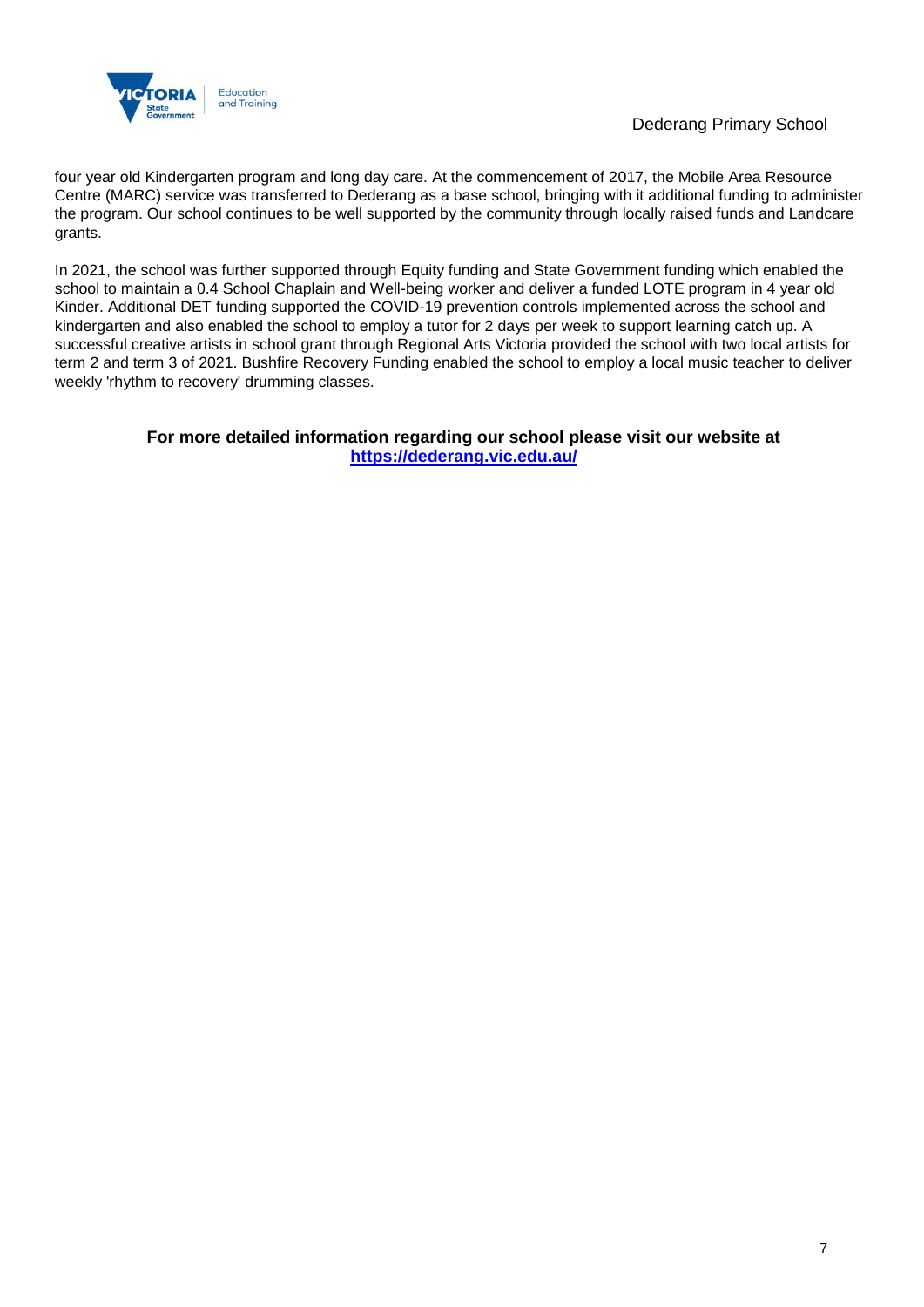

# **Performance Summary**

The Performance Summary for government schools provides an overview of how this school is contributing to the objectives of the Education State and how it compares to other Victorian government schools.

All schools work in partnership with their school community to improve outcomes for children and young people. Sharing this information with parents and the wider school community helps to support community engagement in student learning, a key priority of the Framework for Improving Student Outcomes.

Refer to the 'How to read the Annual Report' section for help on how to interpret this report.

## SCHOOL PROFILE

#### **Enrolment Profile**

A total of 16 students were enrolled at this school in 2021, 9 female and 7 male.

0 percent of students had English as an additional language and 0 percent were Aboriginal or Torres Strait Islander.

#### **Overall Socio-Economic Profile**

The overall school's socio-economic profile is based on the school's Student Family Occupation and Education index (SFOE).

SFOE is a measure of socio-educational disadvantage of a school, based on educational and employment characteristics of the parents/carers of students enrolled at the school. Possible SFOE band values are: Low, Low-Medium, Medium and High. A 'Low' band represents a low level of socio-educational disadvantage, a 'High' band represents a high level of socio-educational disadvantage.

This school's SFOE band value is: Medium

#### **Parent Satisfaction Summary**

The percent endorsement by parents on their school satisfaction level, as reported in the annual Parent Opinion Survey.

Percent endorsement indicates the percent of positive responses (agree or strongly agree) from parents who responded to the survey.



#### **School Staff Survey**

The percent endorsement by staff on School Climate, as reported in the annual School Staff Survey.

Percent endorsement indicates the percent of positive responses (agree or strongly agree) from staff who responded to the survey. Data is suppressed for schools with three or less respondents to the survey for confidentiality reasons.

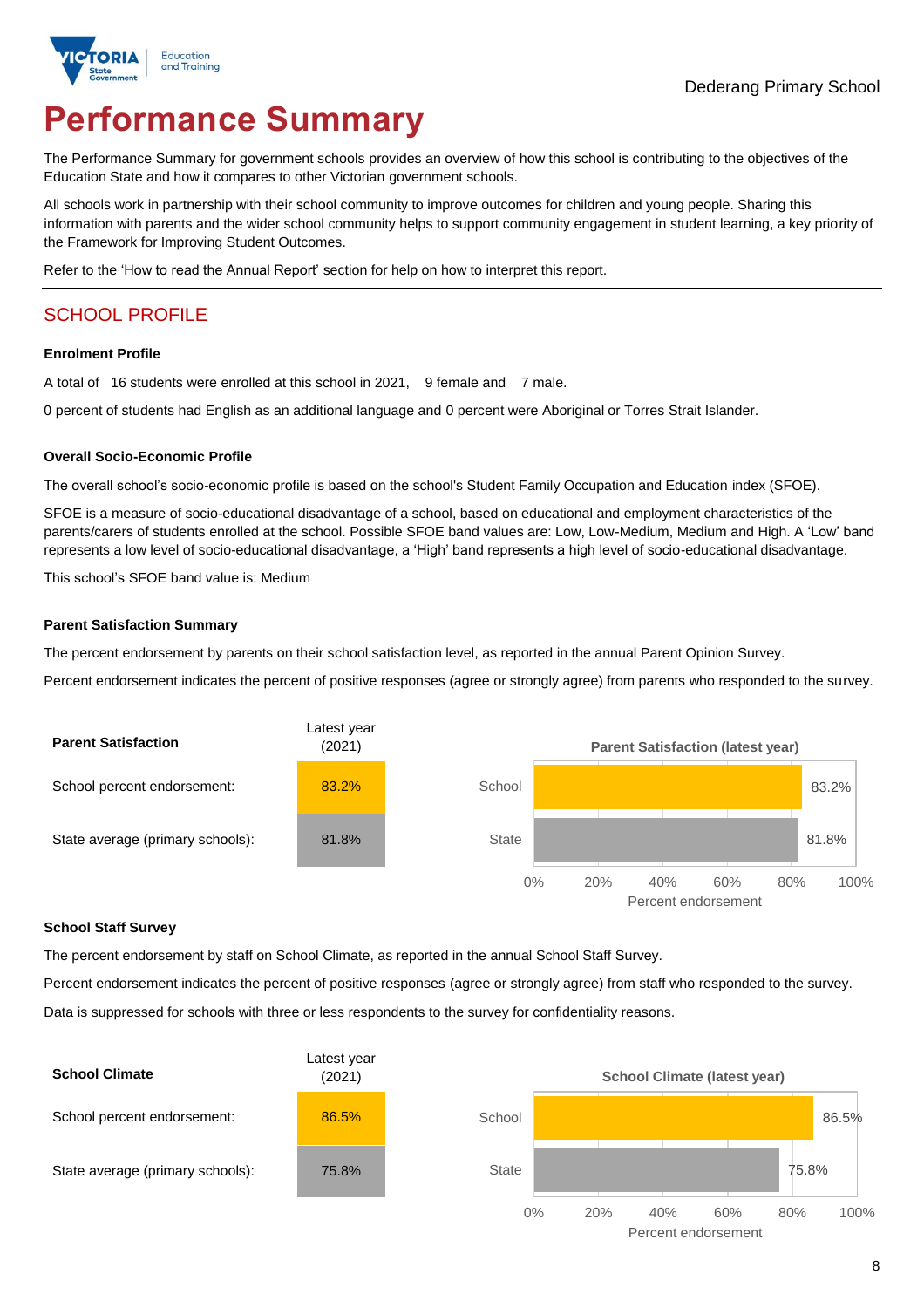

## ACHIEVEMENT

*Key: 'Similar Schools' are a group of Victorian government schools that are like this school, taking into account the school's socioeconomic background of students, the number of non-English speaking students and the size and location of the school.*

#### **Teacher Judgement of student achievement**

Percentage of students working at or above age expected standards in English and Mathematics.



Percent students at or above age expected level

| <b>Mathematics</b><br>Years Prep to 6                             | Latest year<br>(2021) |
|-------------------------------------------------------------------|-----------------------|
| School percent of students at or above age<br>expected standards: | 89.5%                 |
| Similar Schools average:                                          | 85.4%                 |
| State average:                                                    | 84.9%                 |

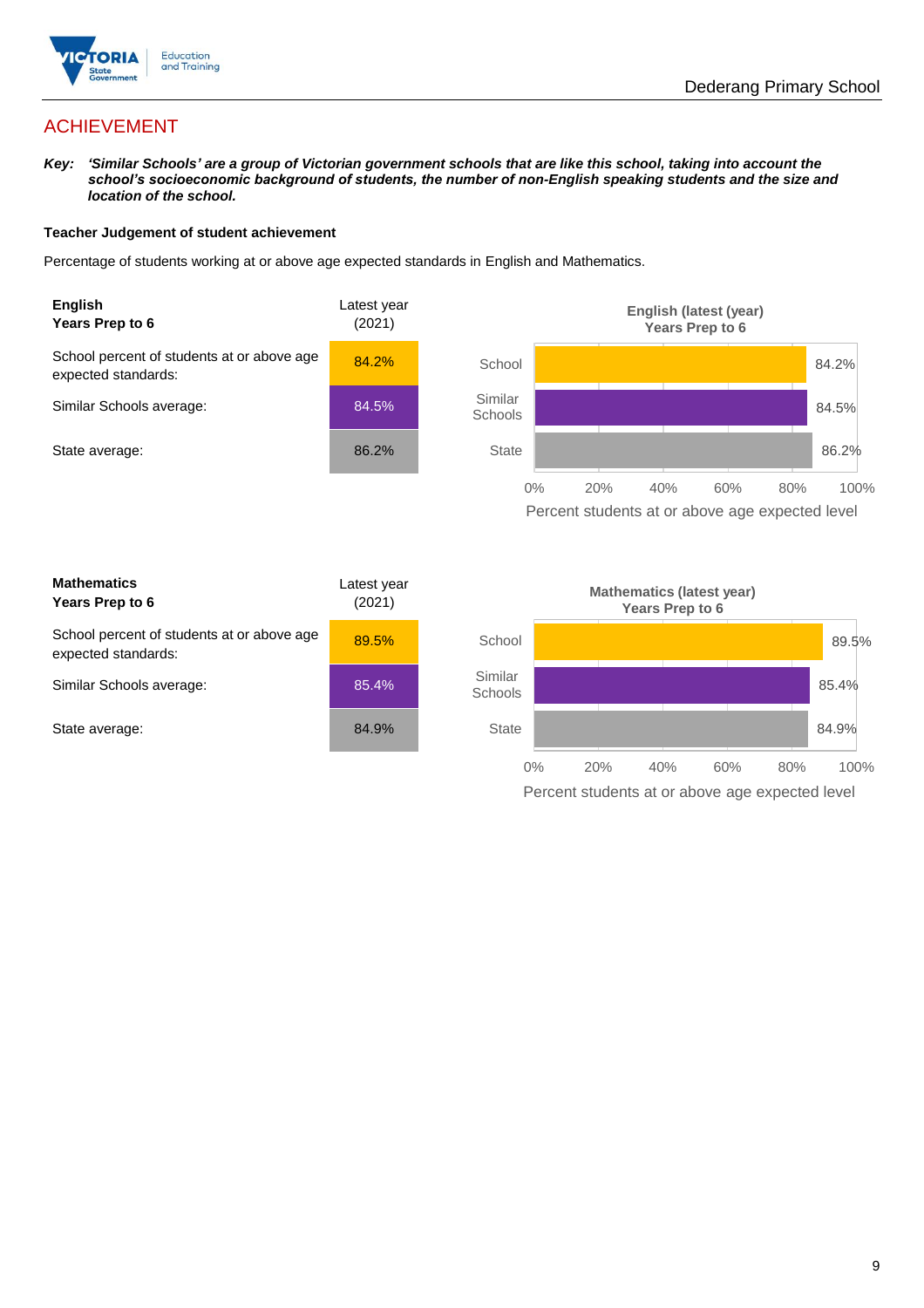

## ACHIEVEMENT (continued)

*Key: 'Similar Schools' are a group of Victorian government schools that are like this school, taking into account the school's socioeconomic background of students, the number of non-English speaking students and the size and location of the school.*

#### **NAPLAN**

Percentage of students in the top three bands of testing in NAPLAN.

Note: NAPLAN tests were not conducted in 2020, hence the 4-year average is the average of 2018, 2019 and 2021 data.

| Reading<br>Year <sub>3</sub>                      | Latest year<br>(2021) | 4-year<br>average |                                               |       | <b>NAPLAN Reading (latest year)</b>  | Year 3            |     |                                               |       |
|---------------------------------------------------|-----------------------|-------------------|-----------------------------------------------|-------|--------------------------------------|-------------------|-----|-----------------------------------------------|-------|
| School percent of students in<br>top three bands: | <b>NDP</b>            | 40.0%             | School                                        | #N/A  |                                      |                   |     |                                               |       |
| Similar Schools average:                          | 74.0%                 | 72.2%             | Similar<br>Schools                            |       |                                      |                   |     | 74.0%                                         |       |
| State average:                                    | 76.9%                 | 76.5%             | State                                         |       |                                      |                   |     |                                               | 76.9% |
|                                                   |                       |                   |                                               | 0%    | 20%                                  | 40%               | 60% | 80%<br>Percent of students in top three bands | 100%  |
| Reading<br>Year 5                                 | Latest year<br>(2021) | 4-year<br>average | <b>NAPLAN Reading (latest year)</b><br>Year 5 |       |                                      |                   |     |                                               |       |
| School percent of students in<br>top three bands: | <b>NDP</b>            | 72.7%             | School                                        | #N/A  |                                      |                   |     |                                               |       |
| Similar Schools average:                          | 73.4%                 | 68.6%             | Similar<br>Schools                            |       |                                      |                   |     | 73.4%                                         |       |
| State average:                                    | 70.4%                 | 67.7%             | <b>State</b>                                  |       |                                      |                   |     | 70.4%                                         |       |
|                                                   |                       |                   |                                               | $0\%$ | 20%                                  | 40%               | 60% | 80%<br>Percent of students in top three bands | 100%  |
|                                                   |                       |                   |                                               |       |                                      |                   |     |                                               |       |
| <b>Numeracy</b><br>Year <sub>3</sub>              | Latest year<br>(2021) | 4-year<br>average |                                               |       | <b>NAPLAN Numeracy (latest year)</b> | Year <sub>3</sub> |     |                                               |       |
| School percent of students in<br>top three bands: | <b>NDP</b>            | 100.0%            | School                                        | #N/A  |                                      |                   |     |                                               |       |
| Similar Schools average:                          | 71.4%                 | 73.1%             | Similar<br>Schools                            |       |                                      |                   |     | 71.4%                                         |       |
| State average:                                    | 67.6%                 | 69.1%             | <b>State</b>                                  |       |                                      |                   |     | 67.6%                                         |       |
|                                                   |                       |                   |                                               | 0%    | 20%                                  | 40%               | 60% | 80%<br>Percent of students in top three bands | 100%  |
| <b>Numeracy</b><br>Year 5                         | Latest year<br>(2021) | 4-year<br>average |                                               |       | <b>NAPLAN Numeracy (latest year)</b> | Year 5            |     |                                               |       |
| School percent of students in<br>top three bands: | <b>NDP</b>            | 63.6%             | School                                        | #N/A  |                                      |                   |     |                                               |       |
| Similar Schools average:                          | 57.6%                 | 55.4%             | Similar<br>Schools                            |       |                                      |                   |     | 57.6%                                         |       |
| State average:                                    | 61.6%                 | 60.0%             | <b>State</b>                                  |       |                                      |                   |     | 61.6%                                         |       |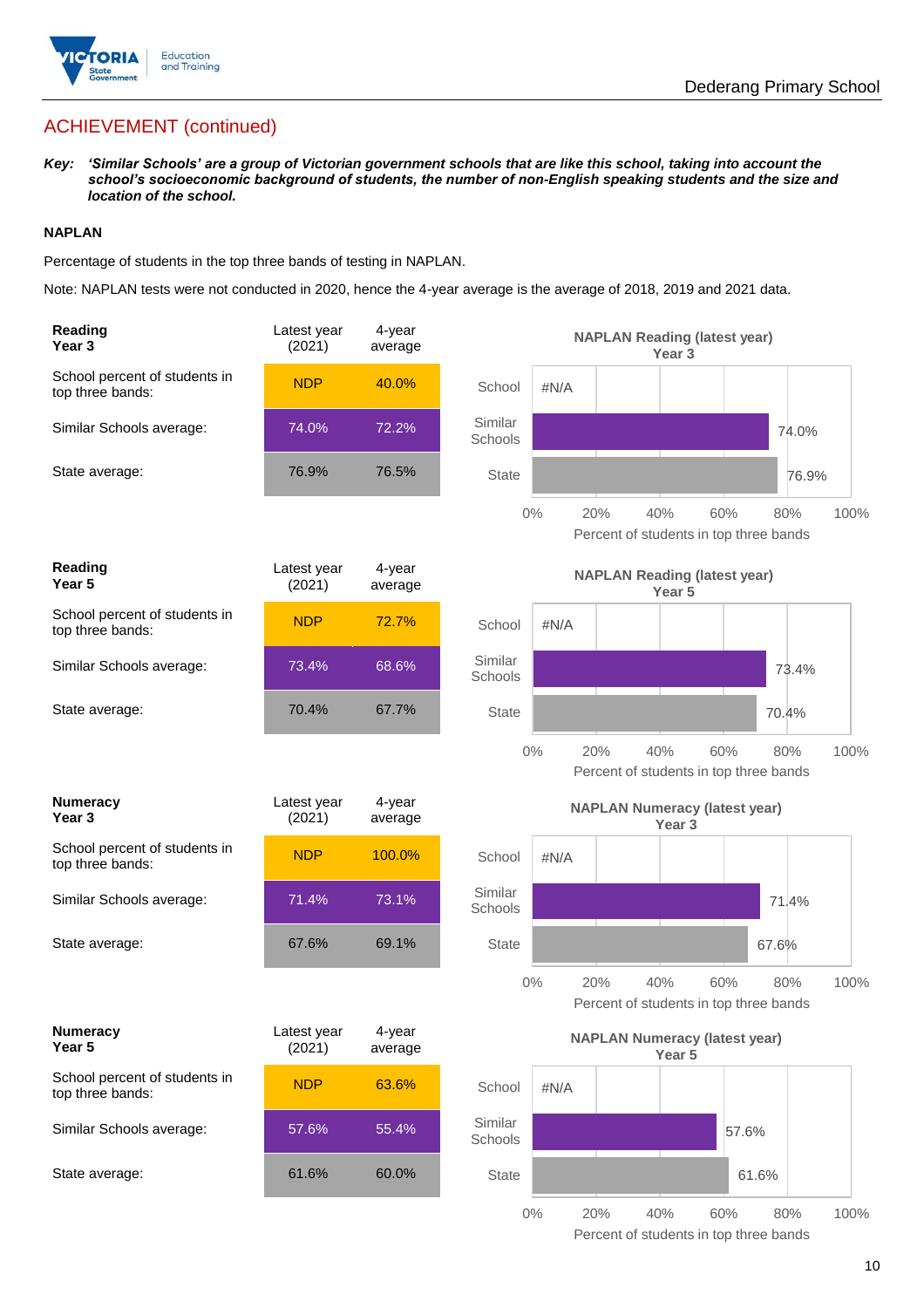

## Dederang Primary School

## ACHIEVEMENT (continued)

#### **NAPLAN Learning Gain**

NAPLAN learning gain is determined by comparing a student's current year result relative to the results of all 'similar' Victorian students (i.e., students in all sectors in the same year level who had the same score two years prior). If the current year result is in the top 25 percent, their gain level is categorised as 'High'; middle 50 percent is 'Medium'; bottom 25 percent is 'Low'.

#### **Learning Gain Year 3 (2019) to Year 5 (2021)**

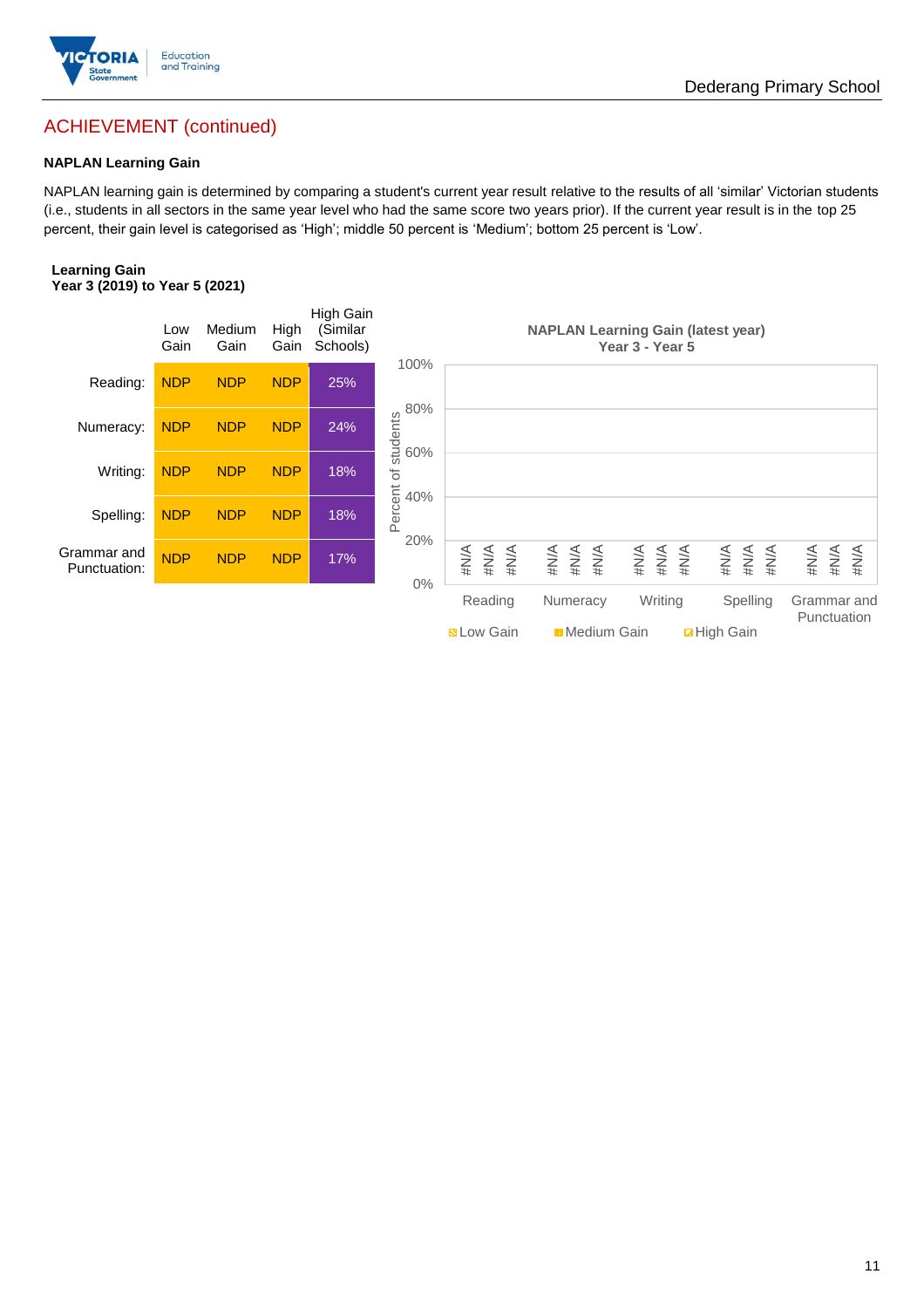

## ENGAGEMENT

*Key: 'Similar Schools' are a group of Victorian government schools that are like this school, taking into account the school's socioeconomic background of students, the number of non-English speaking students and the size and location of the school.*

#### **Average Number of Student Absence Days**

Absence from school can impact on students' learning. Common reasons for non-attendance include illness and extended family holidays. Absence and attendance data in 2020 and 2021 may have been influenced by COVID-19.



#### **Attendance Rate (latest year)**

|                                             | Prep | Year 1 | Year 2 | Year 3     | Year 4     | Year 5 | Year 6     |
|---------------------------------------------|------|--------|--------|------------|------------|--------|------------|
| Attendance Rate by year level<br>$(2021)$ : | 93%  | 92%    | 97%    | <b>NDP</b> | <b>NDP</b> | NDP    | <b>NDP</b> |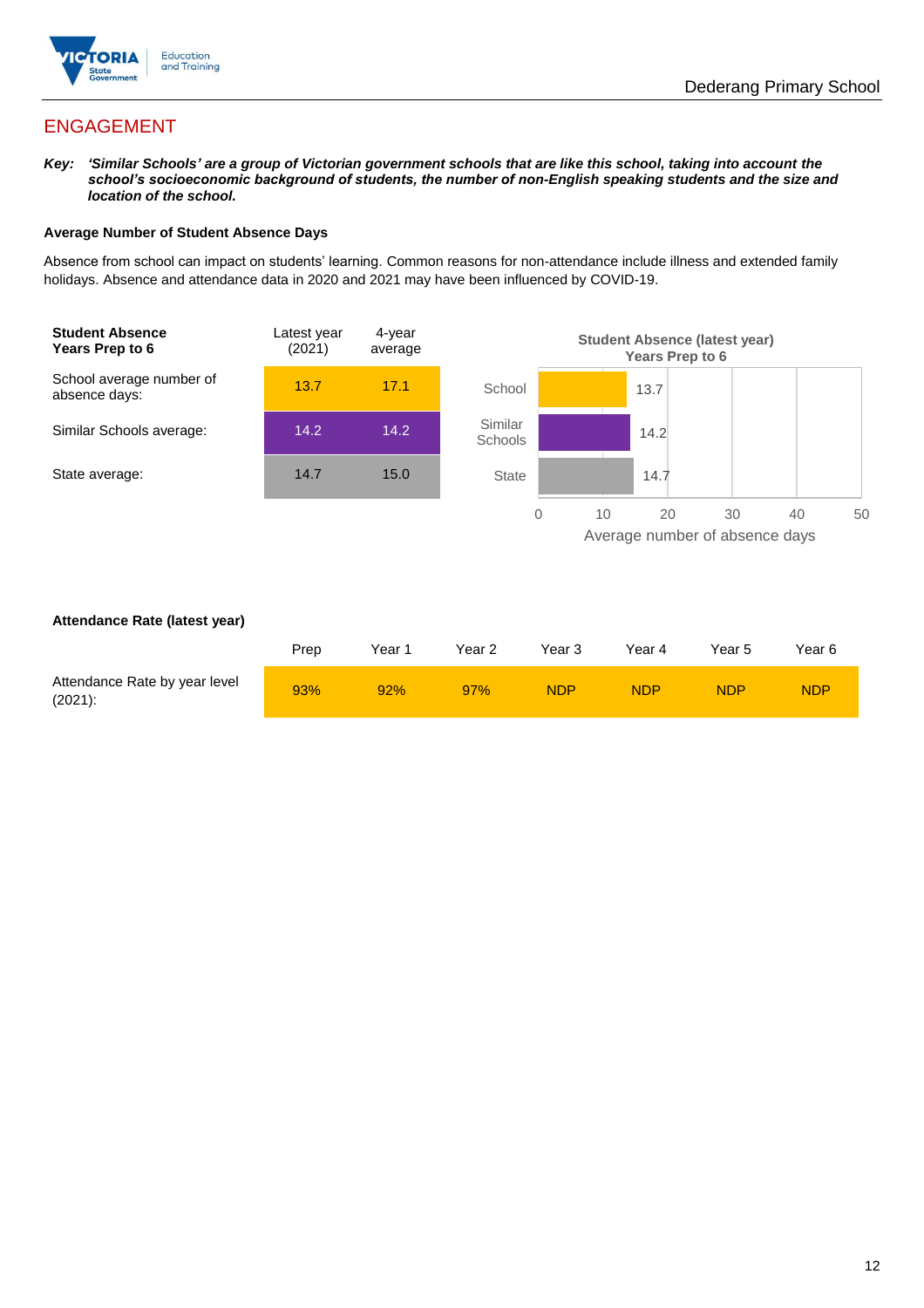

82.4%

79.5%

## **WELLBEING**

*Key: 'Similar Schools' are a group of Victorian government schools that are like this school, taking into account the*  school's socioeconomic background of students, the number of non-English speaking students and the size and *location of the school.*

#### **Student Attitudes to School – Sense of Connectedness**

The percent endorsement on Sense of Connectedness factor, as reported in the Attitudes to School Survey completed annually by Victorian government school students, indicates the percent of positive responses (agree or strongly agree).



*Due to lower participation rates, differences in the timing of the survey/length of survey period and the general impact of Covid19 across 2020 and 2021, data are often not comparable with previous years or within similar school groups. Care should be taken when interpreting these results.*

## **Student Attitudes to School – Management of Bullying**

The percent endorsement on Management of Bullying factor, as reported in the Attitudes to School Survey completed annually by Victorian government school students, indicates the percent of positive responses (agree or strongly agree).

| <b>Management of Bullying</b><br>Years 4 to 6 | Latest year<br>(2021) | 4-year<br>average |  |
|-----------------------------------------------|-----------------------|-------------------|--|
| School percent endorsement:                   | <b>NDP</b>            | 95.4%             |  |
| Similar Schools average:                      | 86.6%                 | 85.7%             |  |
| State average:                                | 78.4%                 | 79.7%             |  |

*Due to lower participation rates, differences in the timing of the survey/length of survey period and the general impact of Covid19 across 2020 and 2021, data are often not comparable with previous years or within similar school groups. Care should be taken when interpreting these results.*



Percent endorsement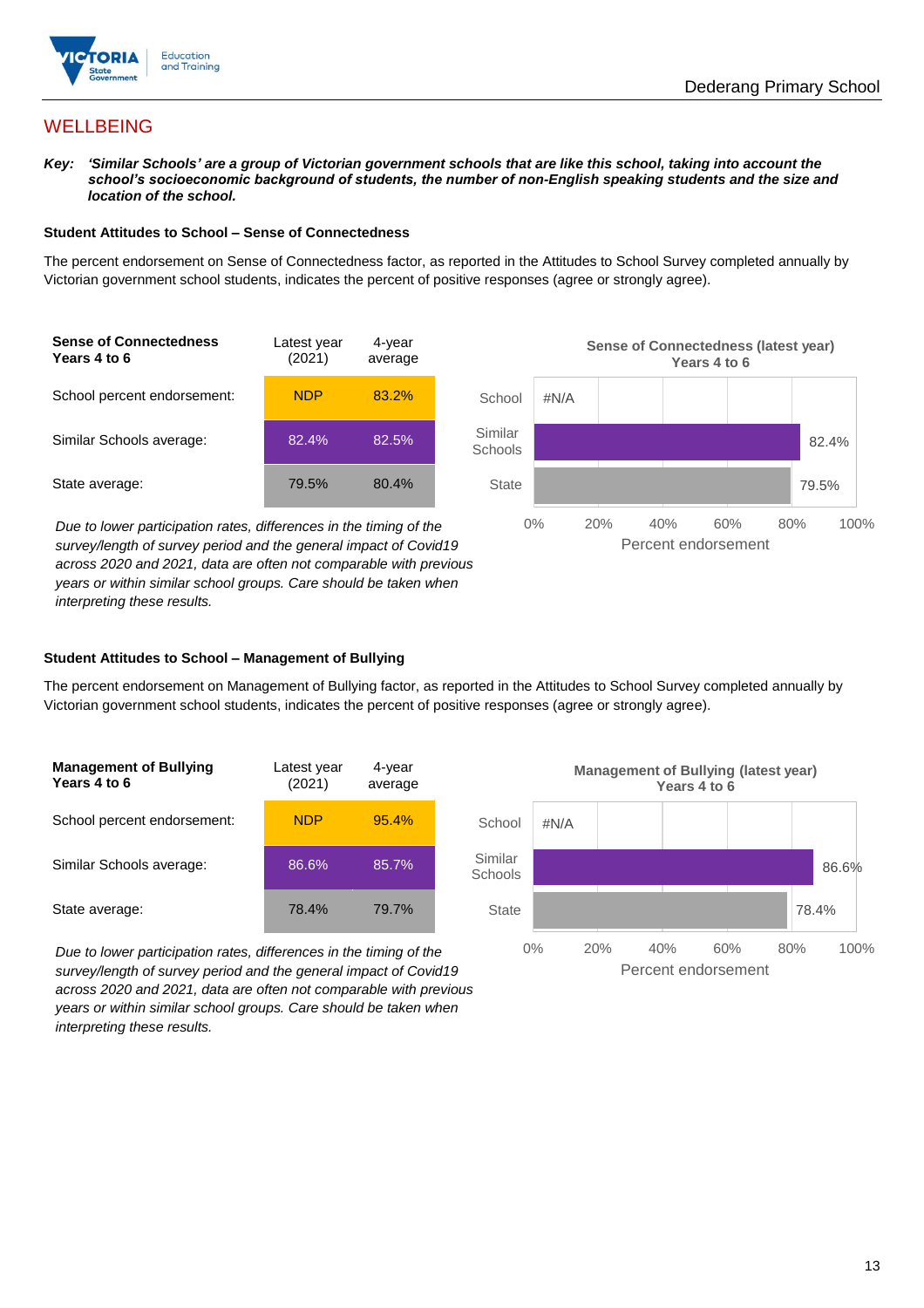

# **Financial Performance and Position**

FINANCIAL PERFORMANCE - OPERATING STATEMENT SUMMARY FOR THE YEAR ENDING 31 DECEMBER, 2021

| <b>Revenue</b>                  | <b>Actual</b> |
|---------------------------------|---------------|
| <b>Student Resource Package</b> | \$409,334     |
| Government Provided DET Grants  | \$254,221     |
| Government Grants Commonwealth  | \$91,773      |
| Government Grants State         | \$3,500       |
| Revenue Other                   | \$4,112       |
| <b>Locally Raised Funds</b>     | \$26,682      |
| <b>Capital Grants</b>           | \$0           |
| <b>Total Operating Revenue</b>  | \$789,621     |

| Equity <sup>1</sup>                                 | <b>Actual</b> |
|-----------------------------------------------------|---------------|
| Equity (Social Disadvantage)                        | \$9,745       |
| Equity (Catch Up)                                   | \$0           |
| <b>Transition Funding</b>                           | \$0           |
| Equity (Social Disadvantage - Extraordinary Growth) | \$0           |
| <b>Equity Total</b>                                 | \$9,745       |

| <b>Expenditure</b>                    | <b>Actual</b> |
|---------------------------------------|---------------|
| Student Resource Package <sup>2</sup> | \$385,895     |
| Adjustments                           | \$0           |
| <b>Books &amp; Publications</b>       | \$4,416       |
| Camps/Excursions/Activities           | \$4,238       |
| <b>Communication Costs</b>            | \$934         |
| Consumables                           | \$22,866      |
| Miscellaneous Expense <sup>3</sup>    | \$8,741       |
| <b>Professional Development</b>       | \$3,038       |
| Equipment/Maintenance/Hire            | \$16,653      |
| <b>Property Services</b>              | \$44,207      |
| Salaries & Allowances <sup>4</sup>    | \$159,454     |
| <b>Support Services</b>               | \$28,568      |
| Trading & Fundraising                 | \$511         |
| Motor Vehicle Expenses                | \$6,243       |
| Travel & Subsistence                  | \$0           |
| <b>Utilities</b>                      | \$3,679       |
| <b>Total Operating Expenditure</b>    | \$689,442     |
| <b>Net Operating Surplus/-Deficit</b> | \$100,179     |
| <b>Asset Acquisitions</b>             | \$6,092       |

(1) The equity funding reported above is a subset of the overall revenue reported by the school.

(2) Student Resource Package Expenditure figures are as of 24 Feb 2022 and are subject to change during the reconciliation process.

(3) Miscellaneous Expenses include bank charges, administration expenses, insurance and taxation charges.

(4) Salaries and Allowances refers to school-level payroll.